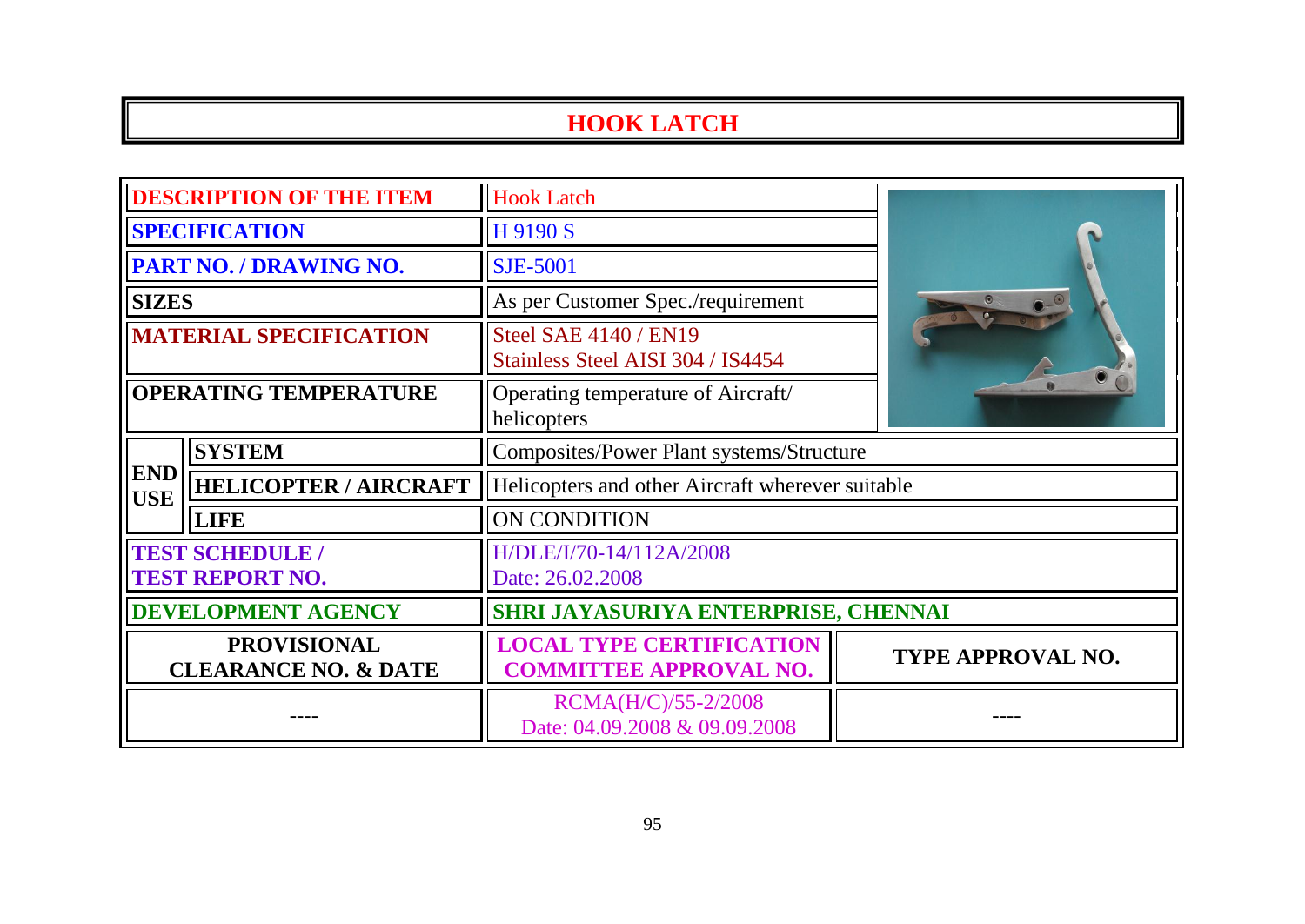## **LATCH – TRIGGER LOCK**

| <b>DESCRIPTION OF THE ITEM</b>                        |                              | Latch                                                                                   |                   |  |
|-------------------------------------------------------|------------------------------|-----------------------------------------------------------------------------------------|-------------------|--|
| <b>SPECIFICATION</b>                                  |                              | H 498                                                                                   |                   |  |
| PART NO. / DRAWING NO.                                |                              | <b>SJE-5002</b>                                                                         |                   |  |
| <b>SIZES</b>                                          |                              | As per Customer Spec./requirement                                                       |                   |  |
| <b>MATERIAL SPECIFICATION</b>                         |                              | Stainless steel AISI 304/IS 4454 AA 2024                                                |                   |  |
| <b>OPERATING TEMPERATURE</b>                          |                              | Operating temperature of Aircraft/<br>helicopters                                       |                   |  |
| <b>END</b><br><b>USE</b>                              | <b>SYSTEM</b>                | Power Plant system / Structure                                                          |                   |  |
|                                                       | <b>HELICOPTER / AIRCRAFT</b> | Helicopters and other Aircraft wherever suitable                                        |                   |  |
|                                                       | <b>LIFE</b>                  | ON CONDITION                                                                            |                   |  |
| <b>TEST SCHEDULE /</b><br><b>TEST REPORT NO.</b>      |                              | H/DLE/1/70-14/112A/2008, Date: 26.02.2008<br>LCA-LSP/QTS/002/2008                       |                   |  |
| <b>DEVELOPMENT AGENCY</b>                             |                              | SHRI JAYASURIYA ENTERPRISE, CHENNAI                                                     |                   |  |
| <b>PROVISIONAL</b><br><b>CLEARANCE NO. &amp; DATE</b> |                              | <b>LOCAL TYPE CERTIFICATION</b><br><b>COMMITTEE APPROVAL NO.</b>                        | TYPE APPROVAL NO. |  |
|                                                       |                              | RCMA(H/C)/55-2/2008<br>Date: 04.09.2008<br>RCMA(H/C)/LTCC/55-2/2008<br>Date: 09.09.2008 |                   |  |